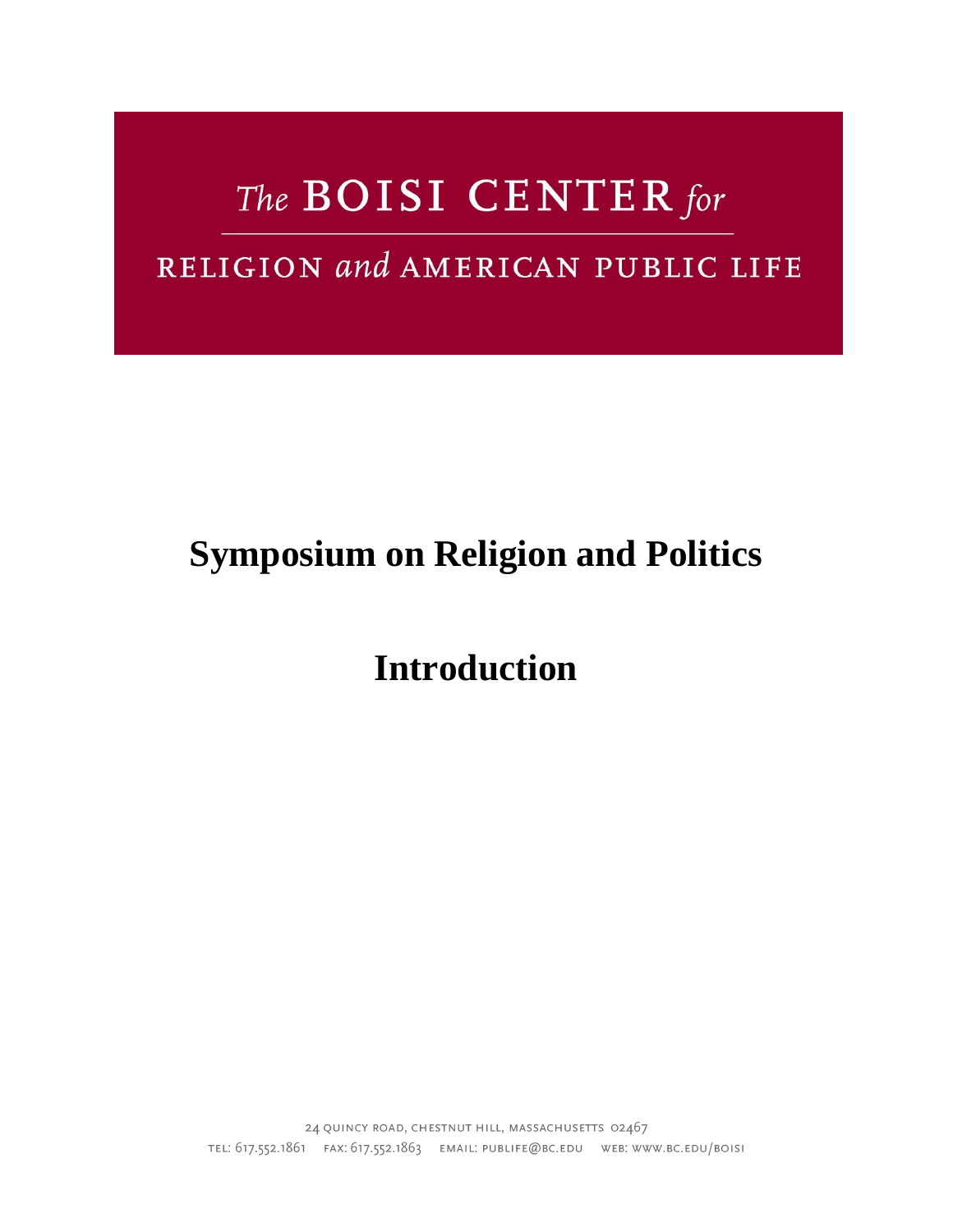

## **BOSTON COLLEGE**

**BOISI CENTER** FOR RELIGION AND AMERICAN PUBLIC LIFE

## Symposium on Religion and Politics

### Introduction

## Table of Contents:

| <b>Excerpts from "Notes on Dialogue"</b><br>Stringfellow Bar (1968) |  |
|---------------------------------------------------------------------|--|
| The Bill of Rights $(1791)$                                         |  |
| The Declaration of Independence (1776)                              |  |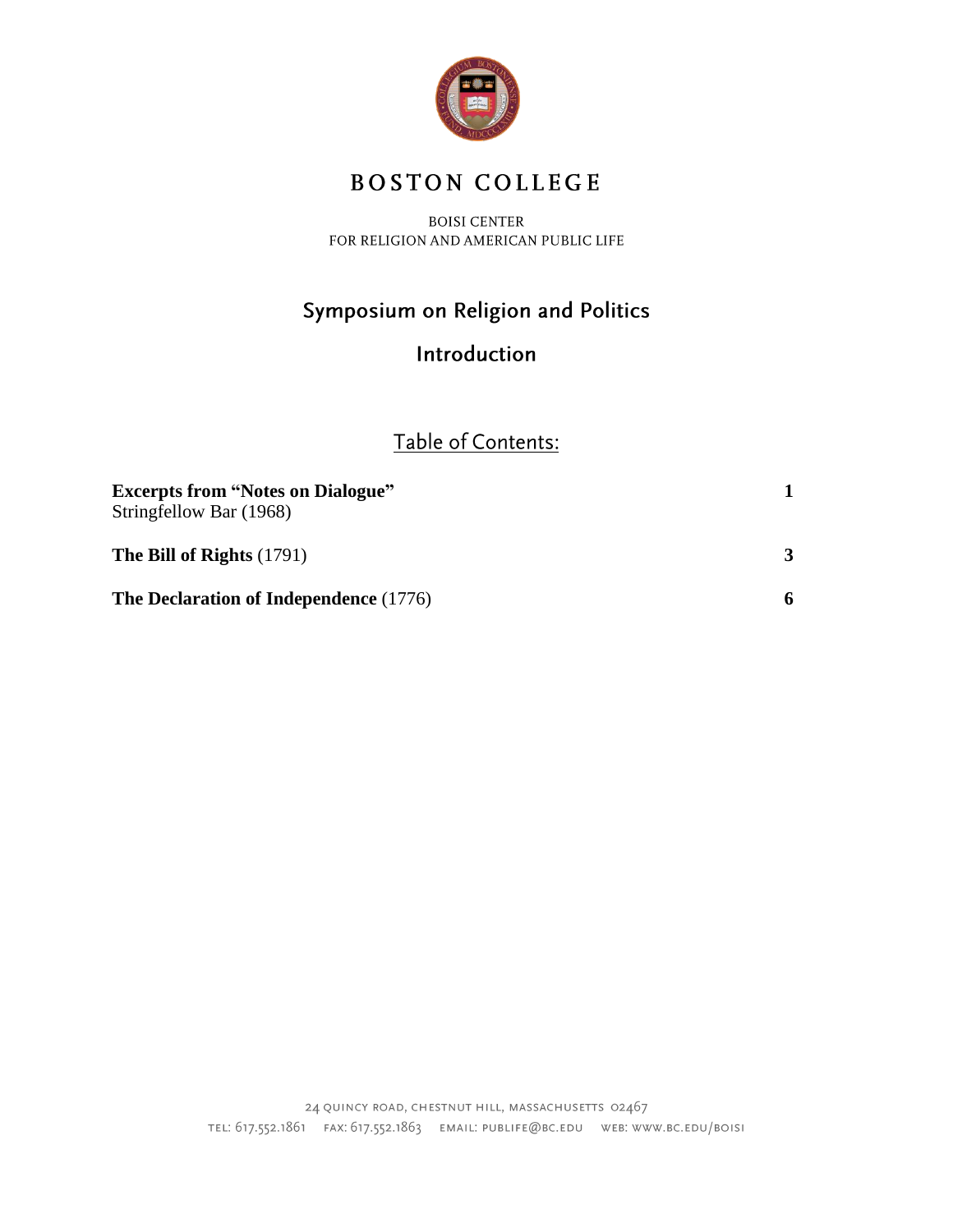Excerpt from: "Notes on Dialogue" by Stringfellow Barr (St. John's College)

. . . . The many dialectical conversations in Plato's Dialogues suggest several rules of thumb that might be profitably used by [students], or at least more frequently followed. One hesitates to suggest rules of thumb for a kind of discussion that is essentially spontaneous. But it is hard to see how these particular rules could stifle spontaneity:

\* The exchange of declarative monologues tends to be dialectically unproductive. The effort to be too complete is often self-defeating. An adumbration often contributes more to dialectic than a rotund speech. Brevity stimulates dialectic.

\* I take it that Herodotus' "anecdote" that the Persians deliberated while drunk and decided while sober implies that in the early stages of a dialectic exchange a "wild idea" is often more fruitful that a prematurely prudent opinion. The imaginative and the unexpected are frequent ingredients of Socrates' style, though they are often introduced with an (ironic) apology. Since [students are] trying to see more deeply into current problems but are free of the burden of imminent, practical, political action, they might profitably stay "drunk" longer than the King of Kings and his royal counsellors could risk staying.

\* The Socratic dialectic has another code of manners than the dinner party, where religion and politics are sometimes forbidden for fear that rising passions may damage "social" intercourse, and where interrupting a speaker and even a long-winded empty speech, is forbidden. In dialectic, a quick question is analogous to "point of order" in political assemblies. "Do I understand you to be saying . . . ?" always has the floor.

\* Even these thumb-rules may seem guaranteed to produce bedlam. And, indeed, when they are first tried, they generally do produce it. But inexperienced dancers on a ballroom floor and inexperienced skaters on an ice rink also collide. Experience brings a sixth sense in Socratic dialectic too. The will of self-insistence gives way to the will to learn.

\* In dialectic, "participational democracy" consists in everybody's listening intently; it does not consist in what commercial television calls equal time. When a good basketball team has the ball, its members do not snatch the ball from each other but support the man who has it, and the man who has it passes it to a teammate whenever a pass is called for by the common purpose of the team. But in dialectic, as opposed to basketball, the "opposing team" is composed only of the difficulties all men face when they try to understand. The point is that, in dialectic, it does not matter whose mouth gets used by the dialectical process, provided all are listening intently and exercise the freedom to interrupt with a question if they do not understand. On the other hand, reading or writing while "in dialogue" is a grave offense against the common purpose of all, not because they diminish the number of speaking mouths but because they diminish the number of listening ears. (Doodling and smoking are permissible aides to listening!)

\* Whatever the touted merits of pluralism in democratic society today (and pluralism is, minimally, better than shooting each other with mail-order sub-machine guns or even than legislating on religious beliefs), the agreement to disagree is a disgraceful defeat if it means surrendering the hope of agreement through further dialectic. Even Socrates, on rare occasions, countenanced postponement of the struggle to a more propitious occasion.

\* Perhaps the first rule of Socratic dialectic was laid down by Socrates: that we should follow the argument wherever it leads. Presumably, this means that some sorts of relevance that a court pleading should exhibit (and, even more the forensic eloquence that pleading encourages) are irrelevant to dialectic. The deliberate manner, and even more the ponderous manner, are mere impediments. The name of the game is not instructing one's fellows, or even persuading them, but thinking with them and trusting the argument to lead to understanding, sometimes to very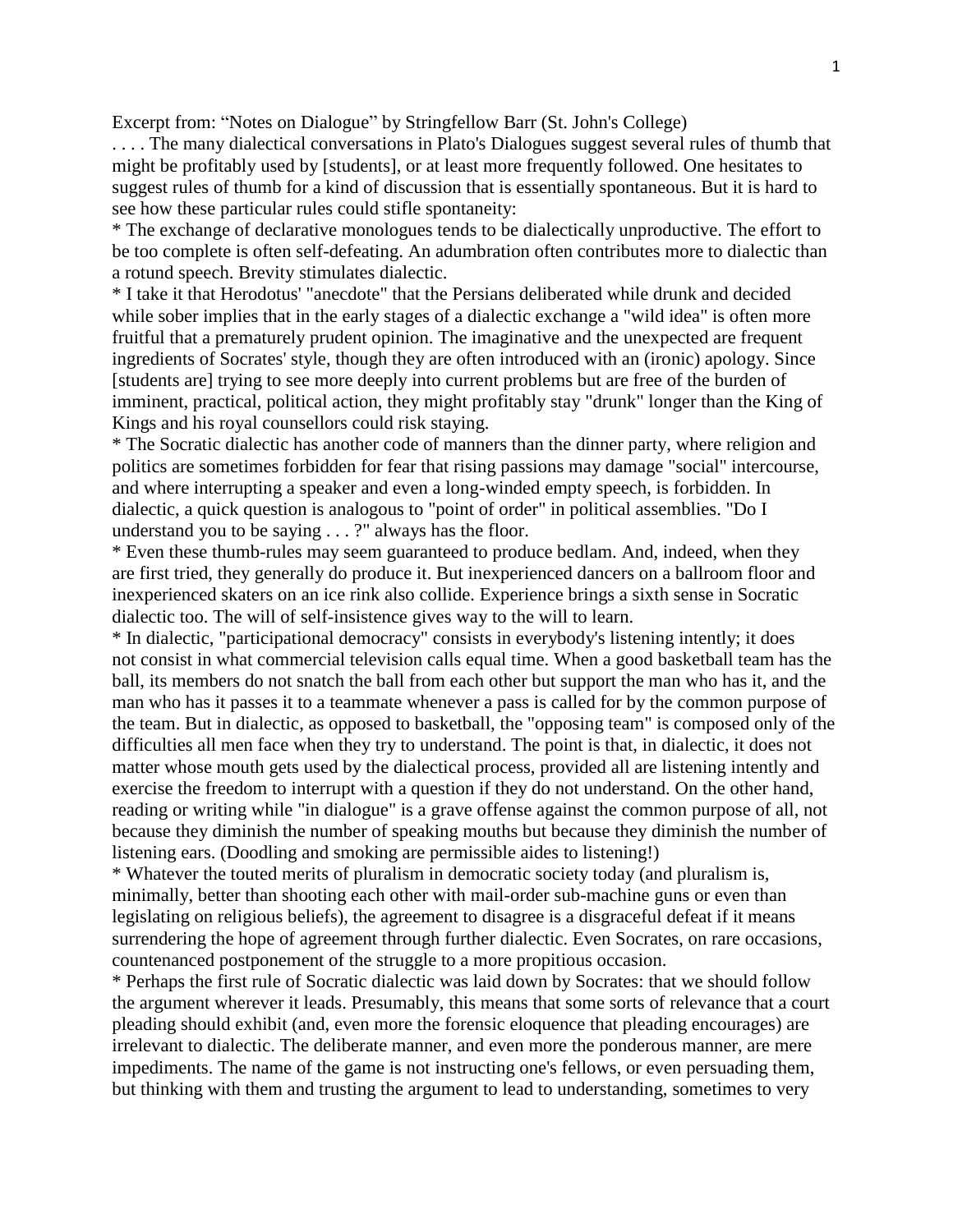unexpected understandings.

\* The chairman [of the Fellows of the Center for the Study of Democratic Institutions in Santa Barbara] recently abandoned the practice of recognizing speakers in the order in which their raised hands requested the floor. The abandonment of this device, so necessary in parliamentary procedure and even in small committees if they have not learned to discuss dialectically, was an immense step towards Socratic dialogue. The chairman, [like St. John's tutors] now has the more delicate task of intervening, preferably by question, only when he believes that there is a misunderstanding or an unprofitable (not a profitable) confusion, a confusion that in his judgment bids fair not to right itself.

\* [Students], however, will need to be close listeners, in the event that we take Socrates' advice; we shall, indeed, have to be closer listeners than we now are. We are likely, if we meet that obligation, to attain to a level of friendship that not many men attain to. Aristotle, we may recall, held that friendship could be achieved on three levels. The lowest level is that of what we Americans call "contacts," a level on which two men are useful to each other and exchange favors and services. On a higher level, two men can find pleasure in each other's company: they amuse each other. On the highest level, each man is seeking the true good of the other. On that level [students] would be, even more satisfyingly than now, seeking in common to understand. We share the friendship, or philia, that Aristotle thought must exist between the citizens of any republic if it was to be worthy of men. It would certainly exist, and without sentimentality, in any genuine republic of learning. And it would heighten the courtesy that any good and rigorous dialectic demands.

\* There is only one, final rule of thumb that I would offer: When free minds seek together for greater understanding, they tend to move, as the mind of Socrates so characteristically moved with playfulness and a sense of the comic. This, perhaps, is because men are most like the gods when they think; because, nevertheless, they are emphatically not gods; and because, for godlike animals, this fact is so thoroughly funny. The truly relevant jest is never out of order, so long as we can pursue our dialogue with high seriousness and with relevant playfulness.

Were we to apply the ten rules of thumb sketched above, we would certainly produce many of those brief interludes of bedlam when dialectical collisions occur, even though these moments of vocal static would decrease in length and in number as we gained practice with free dialectic. Such static is not dialogue's worst problem. Plato and Shakespeare both speak of the mind's eye, that eye that alone sees intellectual light. I suggest there is a mind's ear too, a listening, mindful ear. I suggest that the chief reason that conversations deteriorate is that the mind's ear fails.

- January, 1968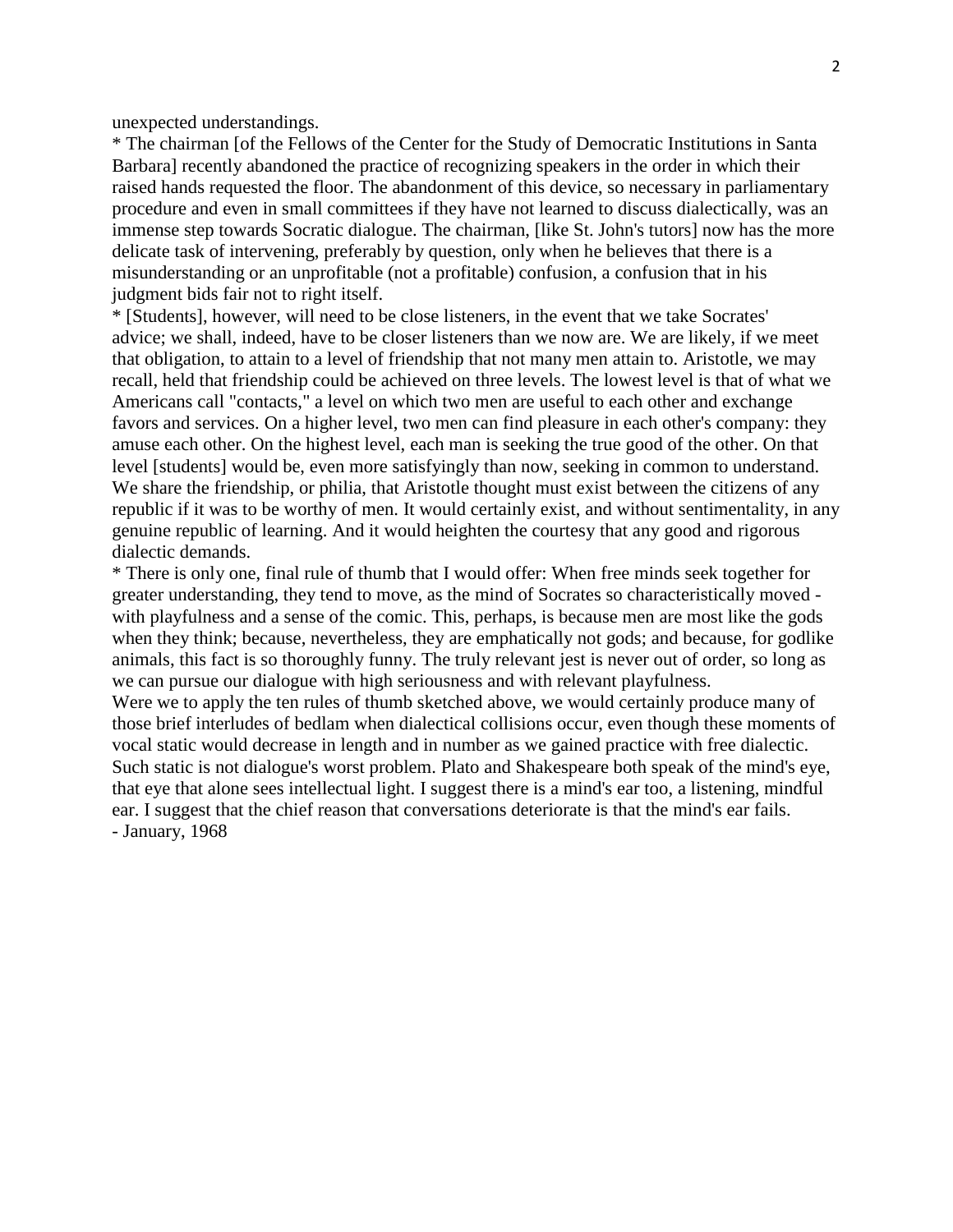### THE U.S. NATIONAL ARCHIVES & RECORDS ADMINISTRATION

[www.archives.gov](http://www.archives.gov/) October 12, 2012

The Bill of Rights: A Transcription

The Preamble to The Bill of Rights

#### **Congress of the United States**

begun and held at the City of New-York, on Wednesday the fourth of March, one thousand seven hundred and eighty nine.

**THE** Conventions of a number of the States, having at the time of their adopting the Constitution, expressed a desire, in order to prevent misconstruction or abuse of its powers, that further declaratory and restrictive clauses should be added: And as extending the ground of public confidence in the Government, will best ensure the beneficent ends of its institution.

**RESOLVED** by the Senate and House of Representatives of the United States of America, in Congress assembled, two thirds of both Houses concurring, that the following Articles be proposed to the Legislatures of the several States, as amendments to the Constitution of the United States, all, or any of which Articles, when ratified by three fourths of the said Legislatures, to be valid to all intents and purposes, as part of the said Constitution; viz.

**ARTICLES** in addition to, and Amendment of the Constitution of the United States of America, proposed by Congress, and ratified by the Legislatures of the several States, pursuant to the fifth Article of the original Constitution.

**Note**: The following text is a transcription of the first ten amendments to the Constitution in their original form. These amendments were ratified December 15, 1791, and form what is known as the "Bill of Rights."

Amendment I

Congress shall make no law respecting an establishment of religion, or prohibiting the free exercise thereof; or abridging the freedom of speech, or of the press; or the right of the people peaceably to assemble, and to petition the Government for a redress of grievances.

Amendment II

A well regulated Militia, being necessary to the security of a free State, the right of the people to keep and bear Arms, shall not be infringed.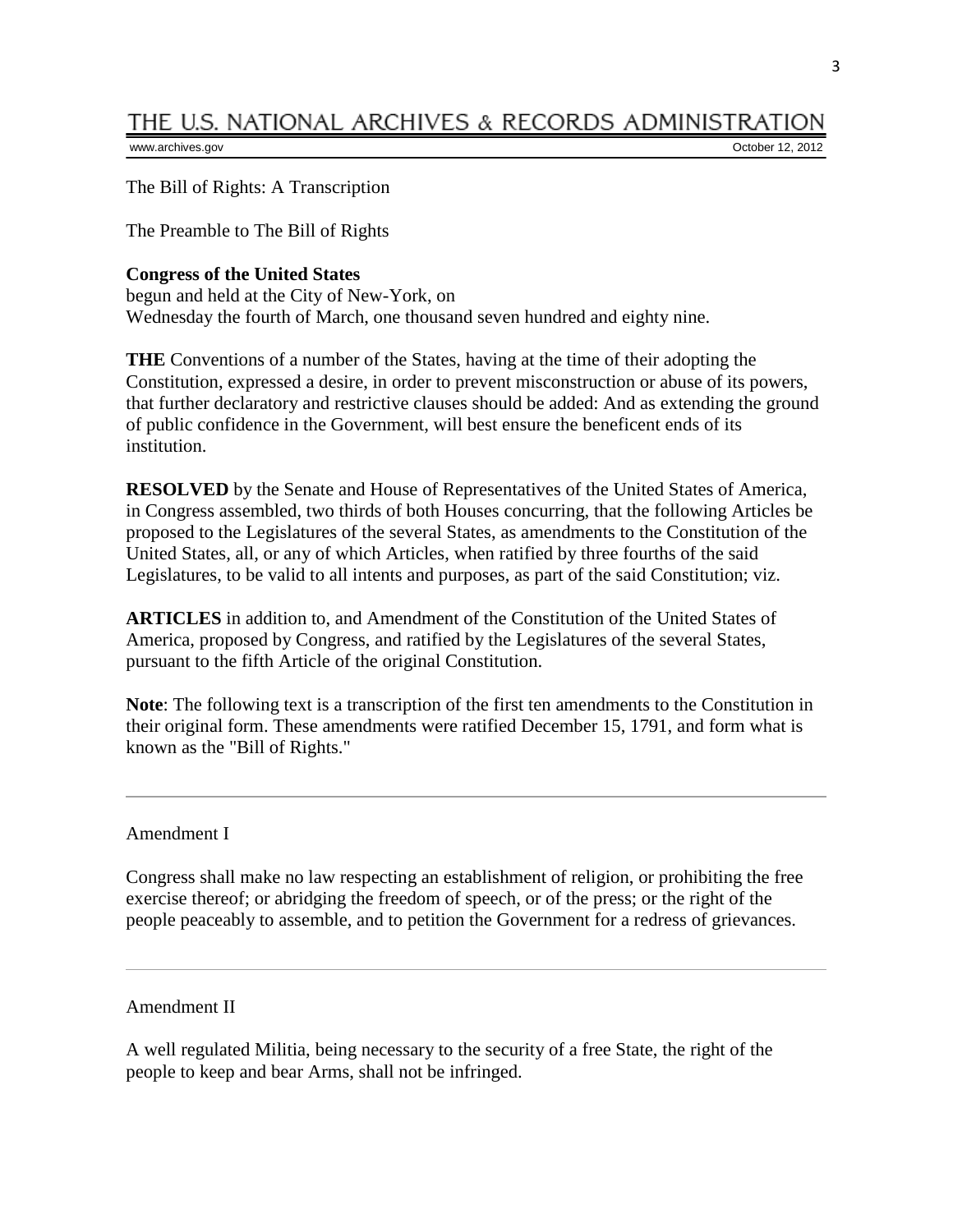#### Amendment III

No Soldier shall, in time of peace be quartered in any house, without the consent of the Owner, nor in time of war, but in a manner to be prescribed by law.

#### Amendment IV

The right of the people to be secure in their persons, houses, papers, and effects, against unreasonable searches and seizures, shall not be violated, and no Warrants shall issue, but upon probable cause, supported by Oath or affirmation, and particularly describing the place to be searched, and the persons or things to be seized.

#### Amendment V

No person shall be held to answer for a capital, or otherwise infamous crime, unless on a presentment or indictment of a Grand Jury, except in cases arising in the land or naval forces, or in the Militia, when in actual service in time of War or public danger; nor shall any person be subject for the same offence to be twice put in jeopardy of life or limb; nor shall be compelled in any criminal case to be a witness against himself, nor be deprived of life, liberty, or property, without due process of law; nor shall private property be taken for public use, without just compensation.

#### Amendment VI

In all criminal prosecutions, the accused shall enjoy the right to a speedy and public trial, by an impartial jury of the State and district wherein the crime shall have been committed, which district shall have been previously ascertained by law, and to be informed of the nature and cause of the accusation; to be confronted with the witnesses against him; to have compulsory process for obtaining witnesses in his favor, and to have the Assistance of Counsel for his defence.

#### Amendment VII

In Suits at common law, where the value in controversy shall exceed twenty dollars, the right of trial by jury shall be preserved, and no fact tried by a jury, shall be otherwise re-examined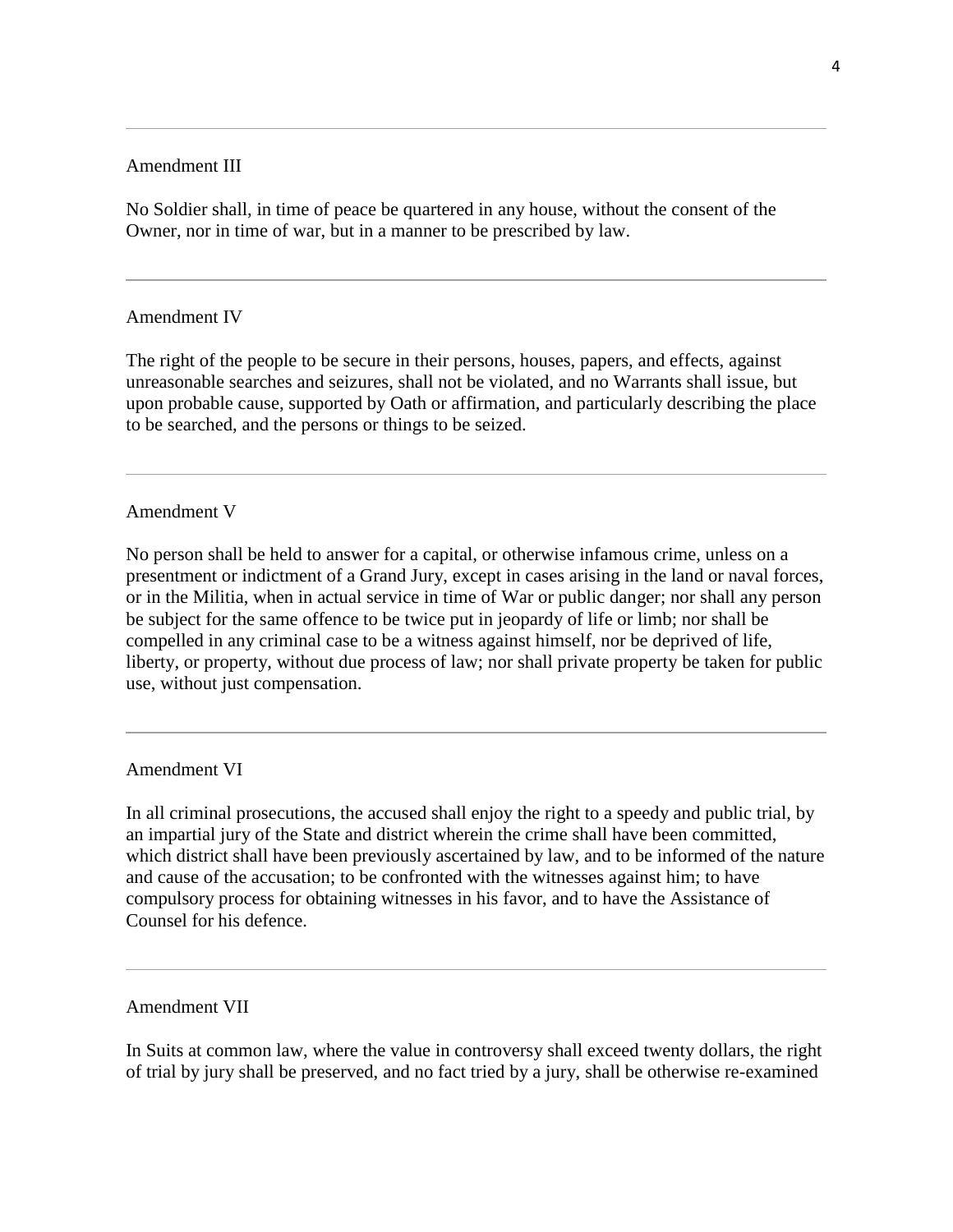in any Court of the United States, than according to the rules of the common law.

Amendment VIII

Excessive bail shall not be required, nor excessive fines imposed, nor cruel and unusual punishments inflicted.

Amendment IX

The enumeration in the Constitution, of certain rights, shall not be construed to deny or disparage others retained by the people.

#### Amendment X

The powers not delegated to the United States by the Constitution, nor prohibited by it to the States, are reserved to the States respectively, or to the people.

**[Amendments 11-27](http://www.archives.gov/exhibits/charters/constitution_amendments_11-27.html)**

**Note:** The capitalization and punctuation in this version is from the enrolled original of the Joint Resolution of Congress proposing the **Bill of Rights**, which is on permanent display in [the Rotunda of the National Archives Building,](http://www.archives.gov/nae/visit/) Washington, D.C.

**Page URL:** [http://www.archives.gov/exhibits/charters/bill\\_of\\_rights\\_transcript.html](http://www.archives.gov/exhibits/charters/bill_of_rights_transcript.html)

**U.S. National Archives & Records Administration**

8601 Adelphi Road, College Park, MD, 20740-6001, • 1-86-NARA-NARA • 1-866-272-6272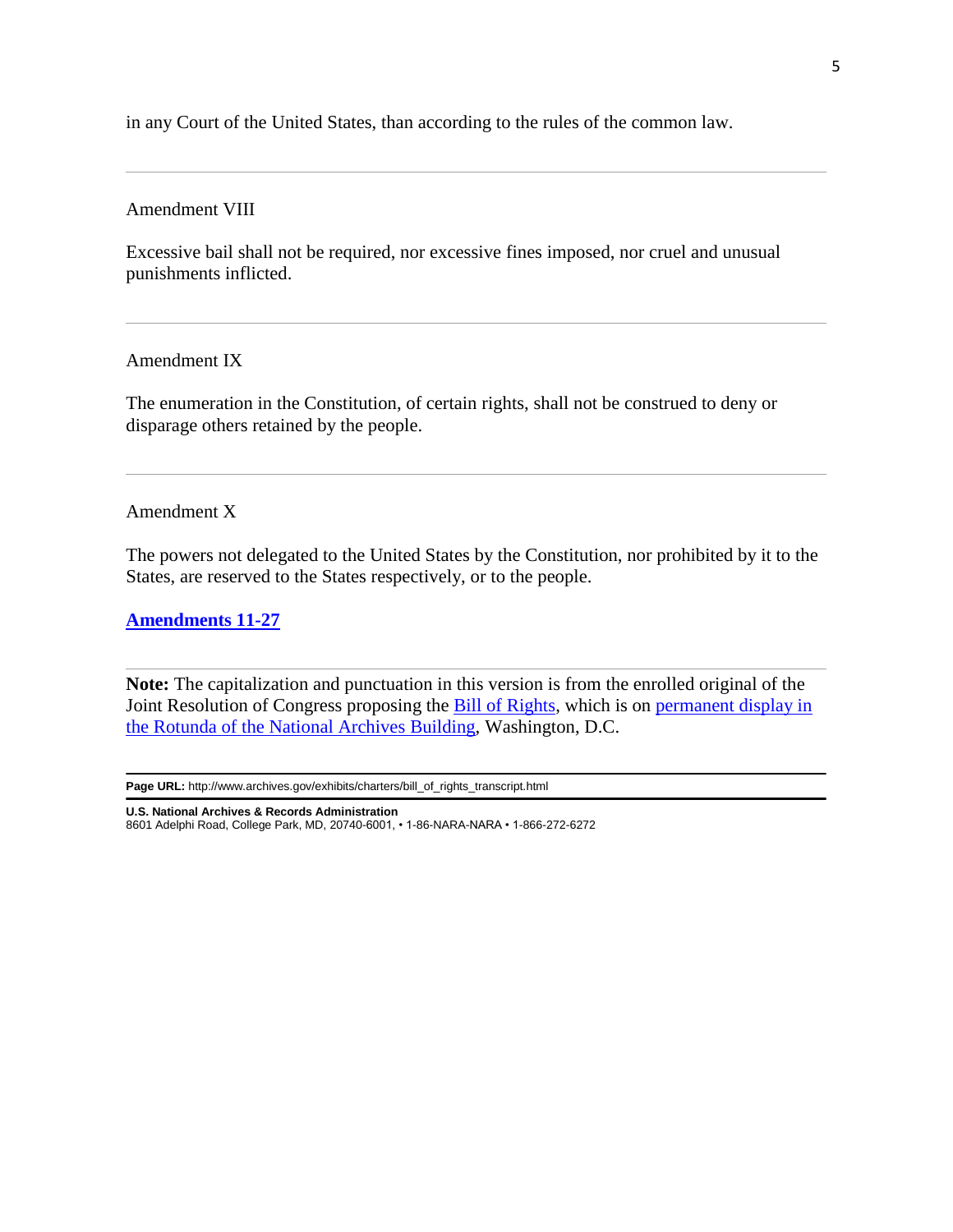#### THE U.S. NATIONAL ARCHIVES & RECORDS ADMINISTRATION [www.archives.gov](http://www.archives.gov/) **October 12, 2012**

The Declaration of Independence: A Transcription

IN CONGRESS, July 4, 1776.

#### **The unanimous Declaration of the thirteen united States of America,**

When in the Course of human events, it becomes necessary for one people to dissolve the political bands which have connected them with another, and to assume among the powers of the earth, the separate and equal station to which the Laws of Nature and of Nature's God entitle them, a decent respect to the opinions of mankind requires that they should declare the causes which impel them to the separation.

We hold these truths to be self-evident, that all men are created equal, that they are endowed by their Creator with certain unalienable Rights, that among these are Life, Liberty and the pursuit of Happiness.--That to secure these rights, Governments are instituted among Men, deriving their just powers from the consent of the governed, --That whenever any Form of Government becomes destructive of these ends, it is the Right of the People to alter or to abolish it, and to institute new Government, laying its foundation on such principles and organizing its powers in such form, as to them shall seem most likely to effect their Safety and Happiness. Prudence, indeed, will dictate that Governments long established should not be changed for light and transient causes; and accordingly all experience hath shewn, that mankind are more disposed to suffer, while evils are sufferable, than to right themselves by abolishing the forms to which they are accustomed. But when a long train of abuses and usurpations, pursuing invariably the same Object evinces a design to reduce them under absolute Despotism, it is their right, it is their duty, to throw off such Government, and to provide new Guards for their future security.--Such has been the patient sufferance of these Colonies; and such is now the necessity which constrains them to alter their former Systems of Government. The history of the present King of Great Britain is a history of repeated injuries and usurpations, all having in direct object the establishment of an absolute Tyranny over these States. To prove this, let Facts be submitted to a candid world.

He has refused his Assent to Laws, the most wholesome and necessary for the public good. He has forbidden his Governors to pass Laws of immediate and pressing importance, unless suspended in their operation till his Assent should be obtained; and when so suspended, he has utterly neglected to attend to them.

He has refused to pass other Laws for the accommodation of large districts of people, unless those people would relinquish the right of Representation in the Legislature, a right inestimable to them and formidable to tyrants only.

He has called together legislative bodies at places unusual, uncomfortable, and distant from the depository of their public Records, for the sole purpose of fatiguing them into compliance with his measures.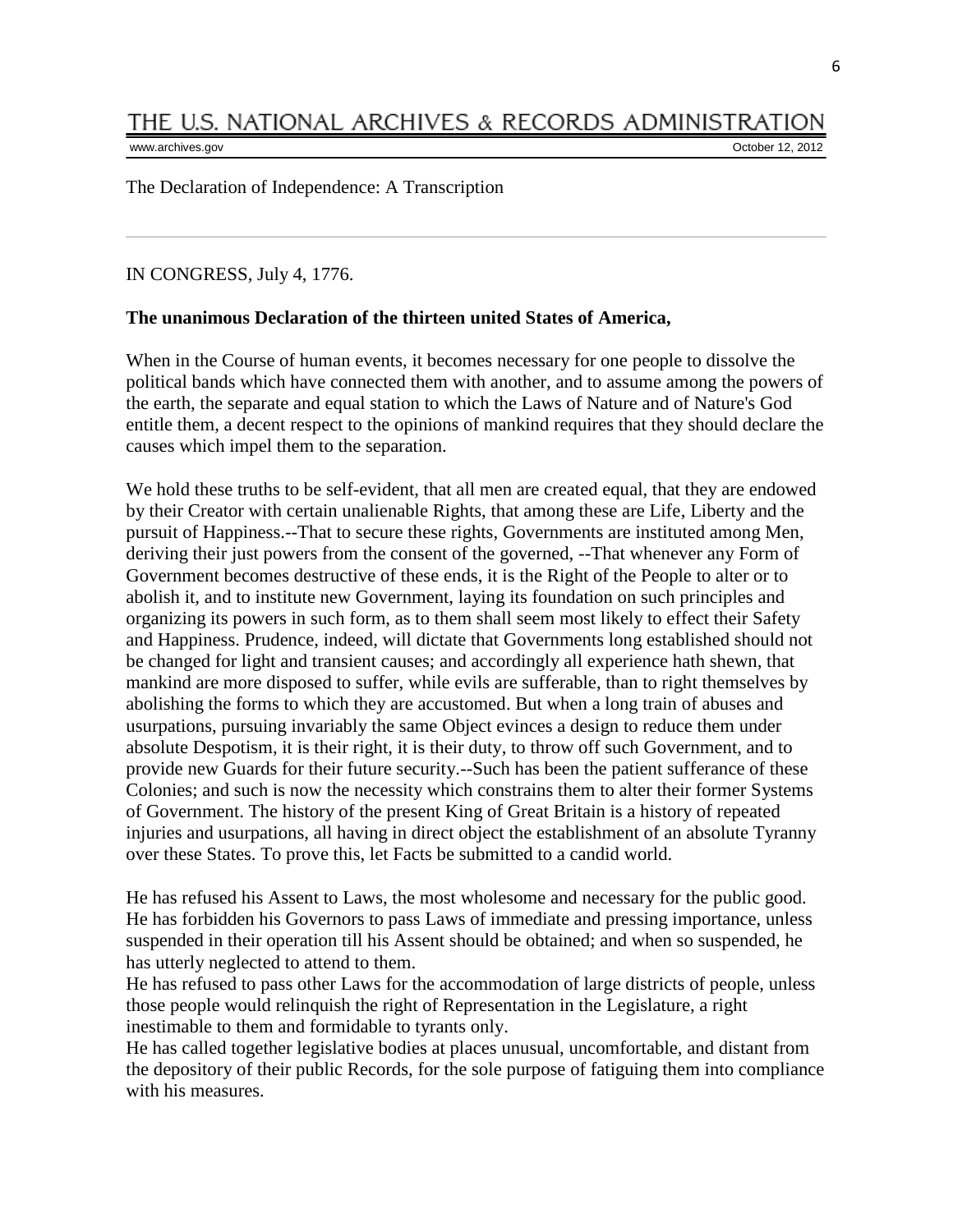He has dissolved Representative Houses repeatedly, for opposing with manly firmness his invasions on the rights of the people.

He has refused for a long time, after such dissolutions, to cause others to be elected; whereby the Legislative powers, incapable of Annihilation, have returned to the People at large for their exercise; the State remaining in the mean time exposed to all the dangers of invasion from without, and convulsions within.

He has endeavoured to prevent the population of these States; for that purpose obstructing the Laws for Naturalization of Foreigners; refusing to pass others to encourage their migrations hither, and raising the conditions of new Appropriations of Lands.

He has obstructed the Administration of Justice, by refusing his Assent to Laws for establishing Judiciary powers.

He has made Judges dependent on his Will alone, for the tenure of their offices, and the amount and payment of their salaries.

He has erected a multitude of New Offices, and sent hither swarms of Officers to harrass our people, and eat out their substance.

He has kept among us, in times of peace, Standing Armies without the Consent of our legislatures.

He has affected to render the Military independent of and superior to the Civil power. He has combined with others to subject us to a jurisdiction foreign to our constitution, and unacknowledged by our laws; giving his Assent to their Acts of pretended Legislation: For Quartering large bodies of armed troops among us:

For protecting them, by a mock Trial, from punishment for any Murders which they should commit on the Inhabitants of these States:

For cutting off our Trade with all parts of the world:

For imposing Taxes on us without our Consent:

For depriving us in many cases, of the benefits of Trial by Jury:

For transporting us beyond Seas to be tried for pretended offences

For abolishing the free System of English Laws in a neighbouring Province, establishing therein an Arbitrary government, and enlarging its Boundaries so as to render it at once an example and fit instrument for introducing the same absolute rule into these Colonies:

For taking away our Charters, abolishing our most valuable Laws, and altering fundamentally the Forms of our Governments:

For suspending our own Legislatures, and declaring themselves invested with power to legislate for us in all cases whatsoever.

He has abdicated Government here, by declaring us out of his Protection and waging War against us.

He has plundered our seas, ravaged our Coasts, burnt our towns, and destroyed the lives of our people.

He is at this time transporting large Armies of foreign Mercenaries to compleat the works of death, desolation and tyranny, already begun with circumstances of Cruelty & perfidy scarcely paralleled in the most barbarous ages, and totally unworthy the Head of a civilized nation.

He has constrained our fellow Citizens taken Captive on the high Seas to bear Arms against their Country, to become the executioners of their friends and Brethren, or to fall themselves by their Hands.

He has excited domestic insurrections amongst us, and has endeavoured to bring on the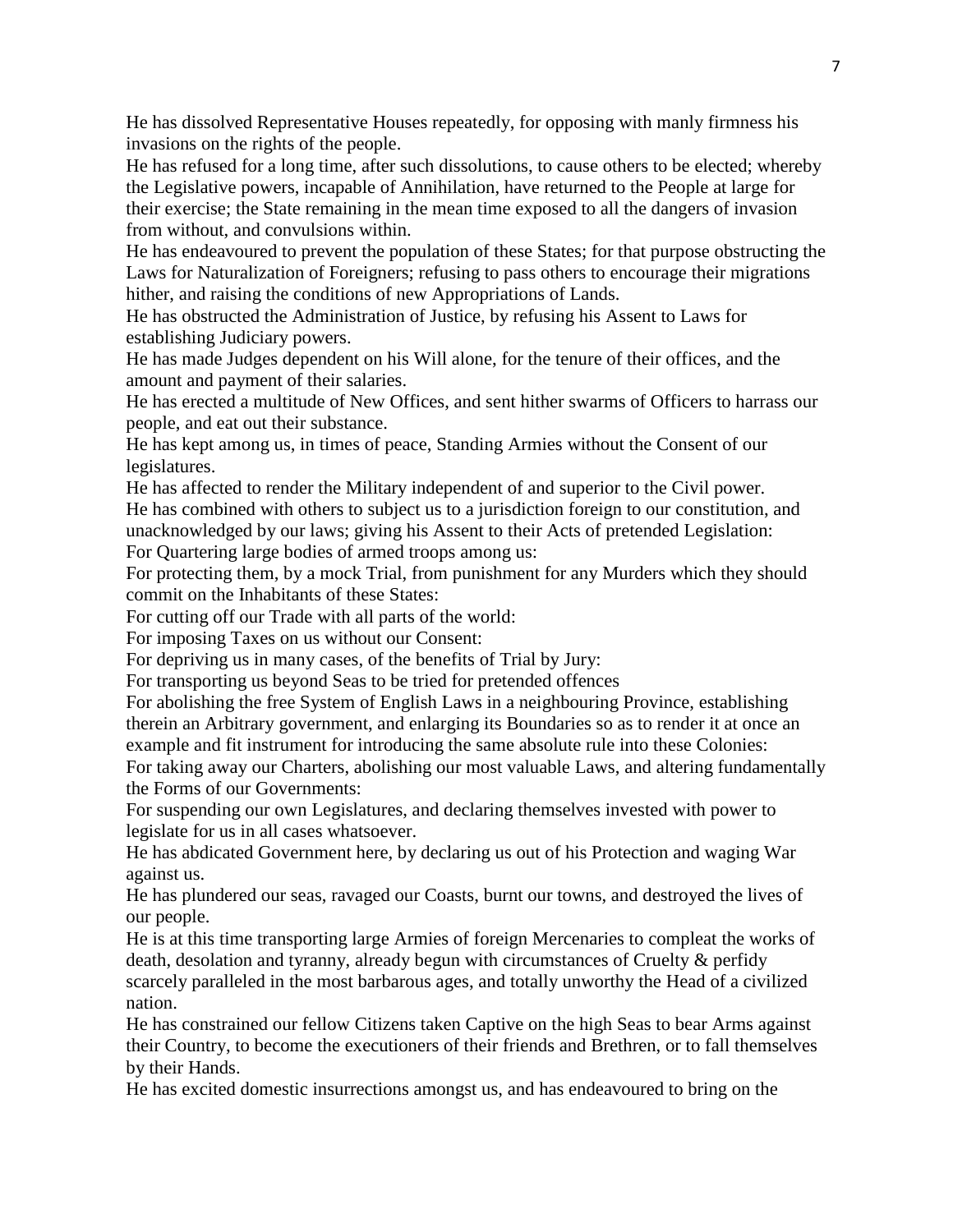inhabitants of our frontiers, the merciless Indian Savages, whose known rule of warfare, is an undistinguished destruction of all ages, sexes and conditions.

In every stage of these Oppressions We have Petitioned for Redress in the most humble terms: Our repeated Petitions have been answered only by repeated injury. A Prince whose character is thus marked by every act which may define a Tyrant, is unfit to be the ruler of a free people.

Nor have We been wanting in attentions to our Brittish brethren. We have warned them from time to time of attempts by their legislature to extend an unwarrantable jurisdiction over us. We have reminded them of the circumstances of our emigration and settlement here. We have appealed to their native justice and magnanimity, and we have conjured them by the ties of our common kindred to disavow these usurpations, which, would inevitably interrupt our connections and correspondence. They too have been deaf to the voice of justice and of consanguinity. We must, therefore, acquiesce in the necessity, which denounces our Separation, and hold them, as we hold the rest of mankind, Enemies in War, in Peace Friends.

We, therefore, the Representatives of the united States of America, in General Congress, Assembled, appealing to the Supreme Judge of the world for the rectitude of our intentions, do, in the Name, and by Authority of the good People of these Colonies, solemnly publish and declare, That these United Colonies are, and of Right ought to be Free and Independent States; that they are Absolved from all Allegiance to the British Crown, and that all political connection between them and the State of Great Britain, is and ought to be totally dissolved; and that as Free and Independent States, they have full Power to levy War, conclude Peace, contract Alliances, establish Commerce, and to do all other Acts and Things which Independent States may of right do. And for the support of this Declaration, with a firm reliance on the protection of divine Providence, we mutually pledge to each other our Lives, our Fortunes and our sacred Honor.

*The 56 signatures on the Declaration appear in the positions indicated:*

Column 1 **Georgia:** Button Gwinnett Lyman Hall George Walton

Column 2 **North Carolina:** William Hooper Joseph Hewes John Penn **South Carolina:**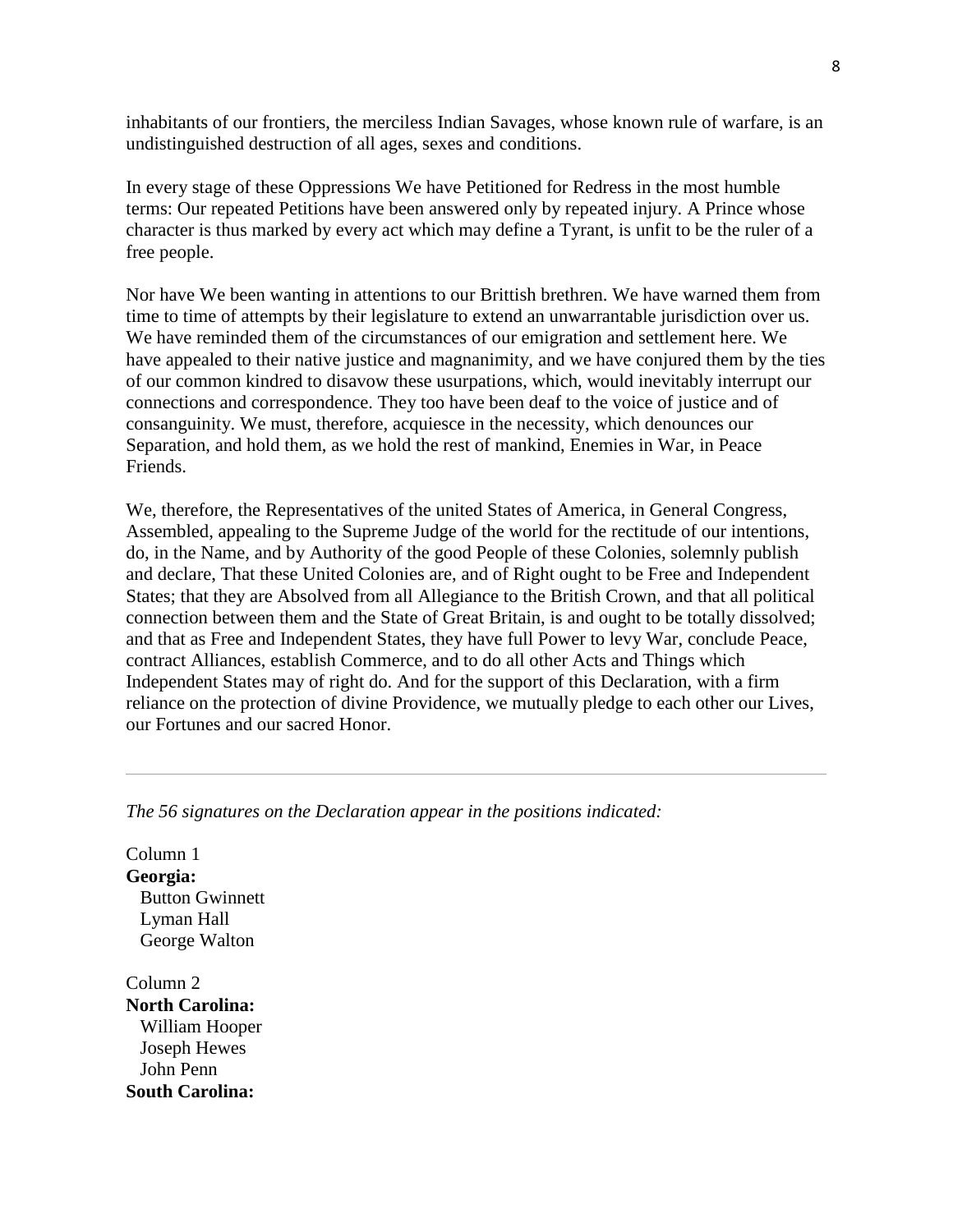Edward Rutledge Thomas Heyward, Jr. Thomas Lynch, Jr. Arthur Middleton

Column 3 **Massachusetts:** John Hancock **Maryland:** Samuel Chase William Paca Thomas Stone Charles Carroll of Carrollton **Virginia:** George Wythe Richard Henry Lee Thomas Jefferson Benjamin Harrison Thomas Nelson, Jr. Francis Lightfoot Lee Carter Braxton

Column 4

**Pennsylvania:** Robert Morris Benjamin Rush Benjamin Franklin John Morton George Clymer James Smith George Taylor James Wilson George Ross **Delaware:** Caesar Rodney George Read Thomas McKean

Column 5 **New York:** William Floyd Philip Livingston Francis Lewis Lewis Morris **New Jersey:** Richard Stockton